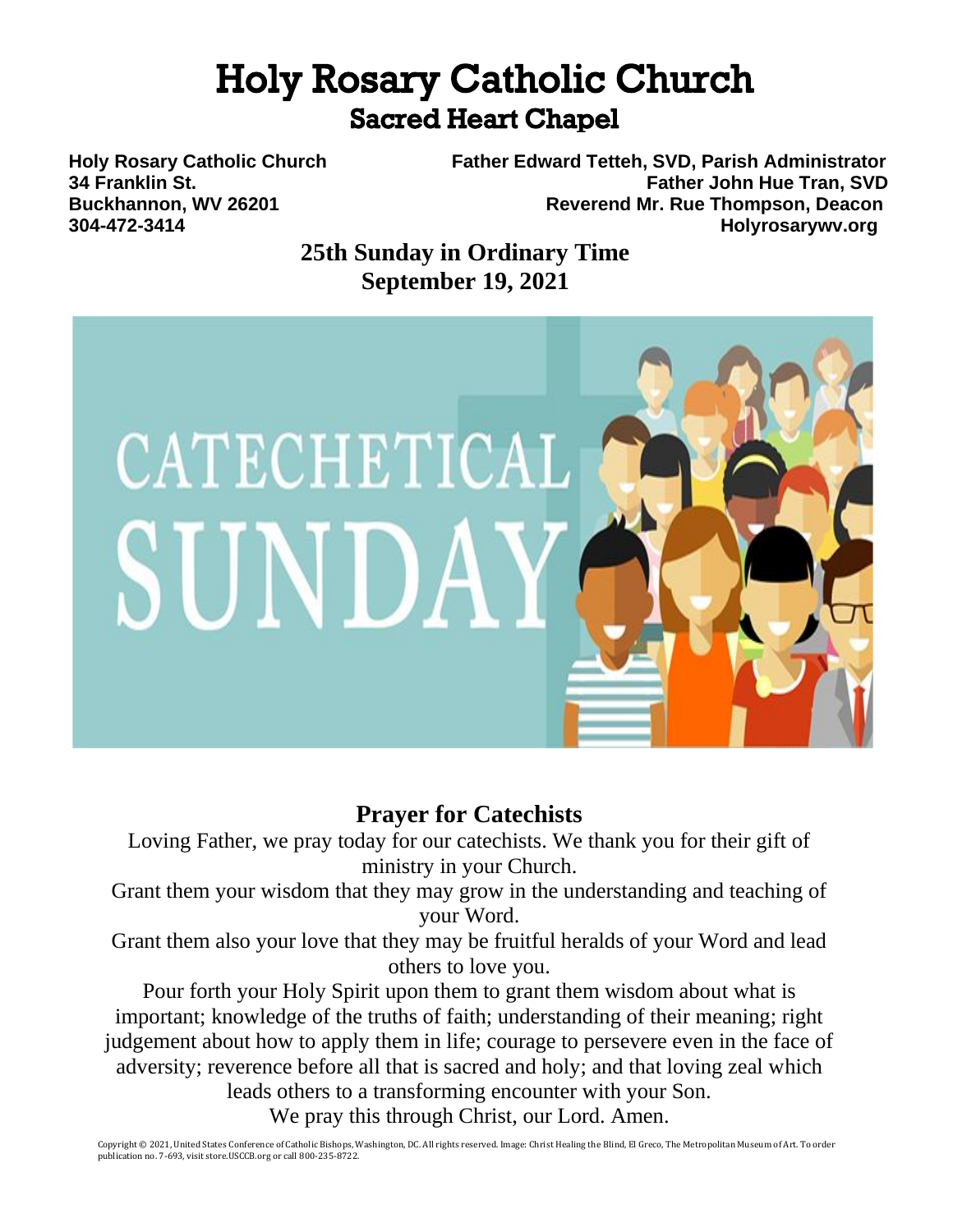## **Catechetical Sunday**

This year, the Church will celebrate Catechetical Sunday on September 19, 2021 under the theme of "Say the Word and My Soul Shall Be Healed." On this day, catechists are formally commissioned for ministry to the community. Catechetical Sunday is a wonderful opportunity to reflect on the role that each baptized person plays in handing on the faith and being a witness to the Gospel. Catechetical Sunday is an opportunity for all to rededicate themselves to this mission as a community of faith. (USCCB)

### School of Religion

The Holy Rosary School of Religion begins this weekend! Please see Principal Doris Sandreth in Marist Hall after mass to register your children for this important program.

### Pastoral Needs Survey

The Diocese of Wheeling-Charleston's Pastoral Council is conducting a survey of the entire Diocese. They hope to collect responses from as many parishioners as possible. Your insights and input are extremely valuable in helping us understand the heart of our people and the current needs of our Diocese. Please complete the survey from this link: <https://dwc.org/pastoral-needs-survey/> OR, fill out a paper copy of the survey which you will find in the vestibule. Mail to DWC, PO Box 230, Wheeling, WV 26003. We thank you in advance for completing this simple survey! May we all live out our calling to serve God and one another! With gratitude, the Diocesan Pastoral Council, including the Holy Rosary members--Cheryl Moore and John Weber (Paper copies of the survey will be available by the doors of the church.)

#### **Catholic Charities**

The Catholic response to disasters in the United States is coordinated by Catholic Charities USA's Disaster Response Office which was established in 1990 through an agreement between the United States Conference of Catholic Bishops (USCCB) and Catholic Charities USA (CCUSA). In the event of a disaster, Catholic Charities works with local agencies, vendors and subcontractors to provide critical services such as emergency food, shelter, direct financial assistance, counseling, and long-term support, regardless of faith, creed, race, or socioeconomic status. Contact your local Catholic Charities office to contribute.

### **Undie Sunday is October 17**

 We invite you to participate in "Undie Sunday" this year, which is scheduled for October 17.

While any new undergarment would be much appreciated (boxers, briefs, undies, t-shirts, long johns & janes, socks, diapers, pull-ups, and/or training pants), we would specifically like to focus on items for children and youth.

 *The Parish House/Crosslines shares these items with the Upshur Christmas Store which distributes them to children and youth in need in December.* 

 Please consider collecting undies for children and youth - all sizes and styles needed, especially boxers/boxer briefs for teenage boys and larger size diapers/pull-ups. Some youth wear adult sizes.

 Please remember that underwear and socks are the two most needed items for those who are in poverty. We have boxes in Marist Hall that are labeled for your contributions. We need these items for men, women and especially children.

Thanks so much for all you do to support our Upshur neighbors-in-need!

#### **Letter From the Bishop**

Bishop Mark has written a letter to his fellow priests of the diocese expressing his concern of the increase in Coronavirus infections in the state of West Virginia. He is reinforcing safety protocols for our parishes, many of which we have already implemented at Holy Rosary. We will continue to use altar servers and sit in any vacant pew for mass; there is no need to skip a pew at this point. We are once again asking parishioners to wear a mask whenever you are in the church or the hall. Masks and hand sanitizer will be available at each of the entrances to the church. We will continue to monitor the situation and will re-evaluate these rules when our county is out of the "red." Thank you for understanding.

#### **Covid Cancellations**

Father Ed has asked that all activities in Marist Hall be postponed until further notice. The WVU Diabetes Program previously scheduled will continue on Sunday afternoons, but nothing else will be permitted.

### Puzzle Collection

Rachel Weber is collecting 350-piece puzzles (new or gently used) for the residents of Holbrooks Nursing Home. Drop your puzzles in Marist Hall. Thanks!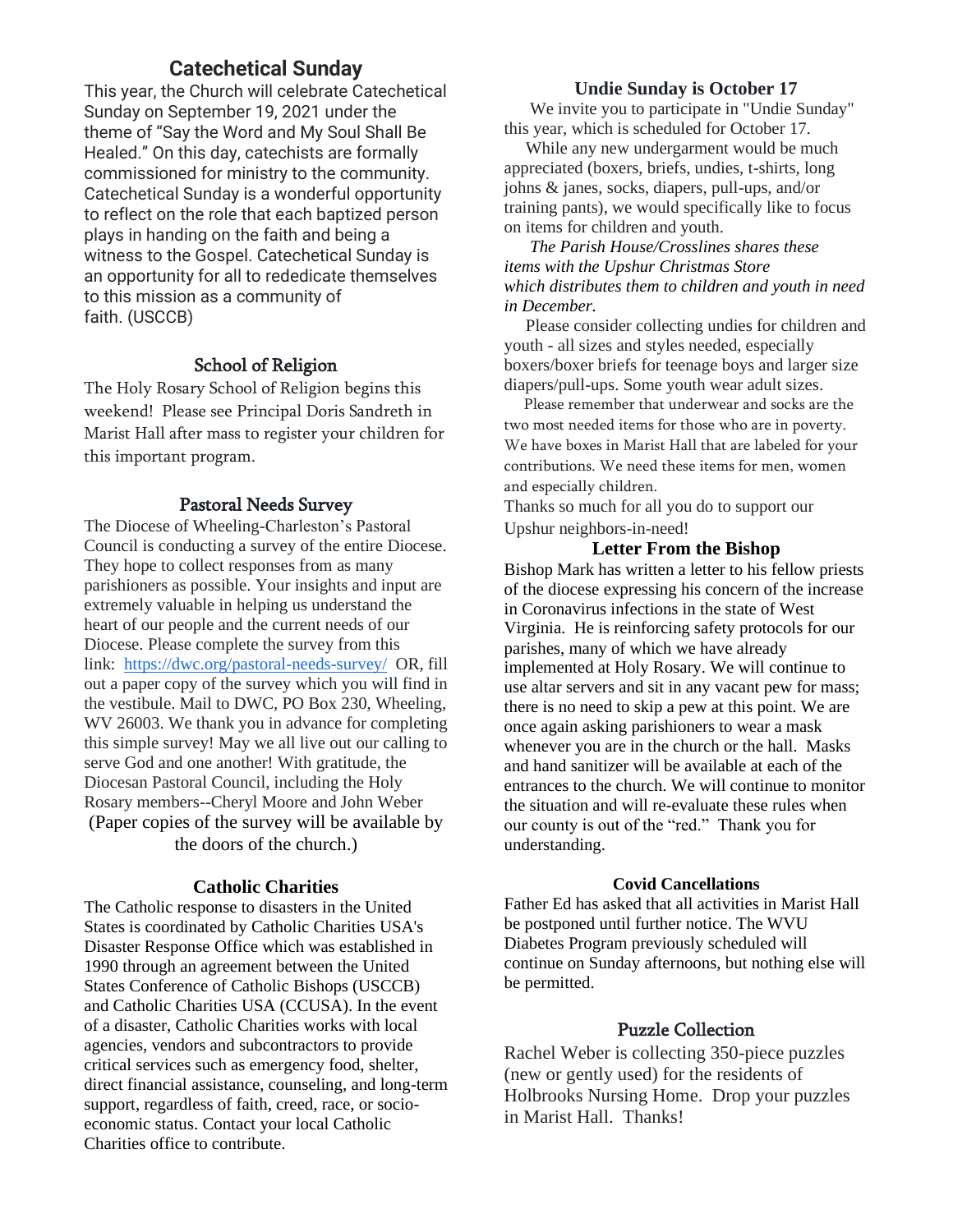### **Our Sympathies**

Our sympathies are extended to Amelia Derico and her family on the death of her brother, Patsy Ricottilli on September  $5<sup>th</sup>$ . Patsy and his wife Sally are the ones who designed and crafted the hymnal racks on each of the pews at Holy Rosary. May his soul, and all the souls of the faithful departed, rest in peace.

|          | Sept. 18 Sept. 19 Sept. Sept. |           | 25   | 26          |
|----------|-------------------------------|-----------|------|-------------|
| Lectors  | Sr.                           | Joe       | John | Linda       |
|          | Francesca                     | <b>B.</b> | W.   | $H_{\cdot}$ |
| Greeters | Cheryl $&$                    | Charlie   | John | Frank       |
|          | Jerry                         | M.        | Κ.   | G.          |
| Servers  |                               |           |      |             |

### **We Did It!**

We reached our goal for this year's Catholic Sharing Appeal! As of today, we have collected \$11,885 of our \$11,330 goal! 46 families have contributed and we are truly grateful for the support for this campaign. You have helped our diocese and our parish. Thanks!



**Please remember in your prayers:** Bertha Small, Kate Deasy, Rosemary Austin, Phil Halligan, Randy Trent, Macyah

Riley, Karen Trent, Matthew Linger, Seth Poling, Cathy Lipscomb, Hugh Hensil, Freddy Caimotto, James Barton, Darell Hyre, Diane Hyre, Vicki Dibble, Eric Harkness, Pat Daigneault, Duane Lohr, Jeff Ball, Jane Baxter, Shaelyn Posey, P.T. Garton, Jalen Welcome, Dennis Cortes, Kay Sienkiewicz, Danny Morgan, Gene Zara, Paula Ball, Janine Robinson, Elaine Katai, Terry McKisic and Tori Odom, Andrew Schmidt, Gay Little, Denise Karlen, Jim Hawkinberry, Sandy Derico, Tim Dewitt and Family.

## **Please pray for men and women in the military.**

Please pray for our Homebound:

Mary Stump, Anna Stalnaker, Ron Frye, Rocena Asbury, John Sneberger, Lorraine McLean, James McCartney, Nancy Beverlin, Shirley Linger, William McLean, Anna Powell, Barbara Elmore, Helena Bessinger, Virginia Cerullo, Alan and Jimmie Jo Simmon, Barbara Hillberry.

## *September Celebrations!*

| Ann Stalnaker           | Sept. 15 |
|-------------------------|----------|
| Donna Broslawsky        | Sept. 20 |
| <b>Chloe McCartney</b>  | Sept. 20 |
| <b>Tucker McCartney</b> | Sept 20  |
| Jordan Shaver           | Sept. 23 |
| Meghan Williams         | Sept. 24 |
| Lori Post               | Sept. 27 |
| Pam Wilson              | Sept. 28 |
| Barbara Elmore          | Sept. 29 |

### **Happy Anniversary!**

Arthur and Patty Sayre celebrated an early September Anniversary! On September 3rd they celebrated 38 years of marriage! Congratulations to you both!

### A Big Thank You!

A big thank you goes out to Leon and Lori Henline of the Pickens Community. They took down the sign that was in dire need of repair at Sacred Heart Chapel and refurbished it and built a new frame around it so that it looks like new. Leon also redid the legs on a table stand that was too short so that it would be usable in the back of the church. We appreciate you, Leon and Lori! Thanks!

### **Got Questions?**

Interested in learning about the Catholic Church? No obligation to join, just answers to your questions, as best we can. Stay tuned for dates and times for the upcoming RCIA (Rite of Christian Initiation of Adults) sessions.



### **Stewardship**

Last Week's Collection Offertory: \$3,180 Loose: \$142 Attendance: 9/11- 33 9/12 - 59

### **Eucharistic Liturgies**

**Saturday, Sept 18 -** 7 p.m. – Parishioners (Holy Rosary) **Sunday, Sept. 19 -** 9 a.m. – Gene Wilson (Holy Rosary) Noon – Mark Lafferre (Sacred Heart) **Monday, Sept. 20–** no mass **Tuesday, Sept. 21 –** 7:30 a.m. + Herbert Jack(Holy Rosary) **Wednesday, Sept. 22 -** 6 p.m. Holy Hour ( We pray for inmates and their families) 7 p.m The Pallottines (Holy Rosary) **Thursday, Sept 23 –** 7:30 a.m. + Merry Plocki (Holy Rosary) **Friday, Sept. 24 – 7**:30 a.m. +Kimberly Moore (Holy Rosary)

**Saturday, Sept 25** –7 p.m. – Deceased members of the Klapack Family (Holy Rosary)

**Sunday, Sept. 26–** 9 a.m. – Parishioners (Holy Rosary)